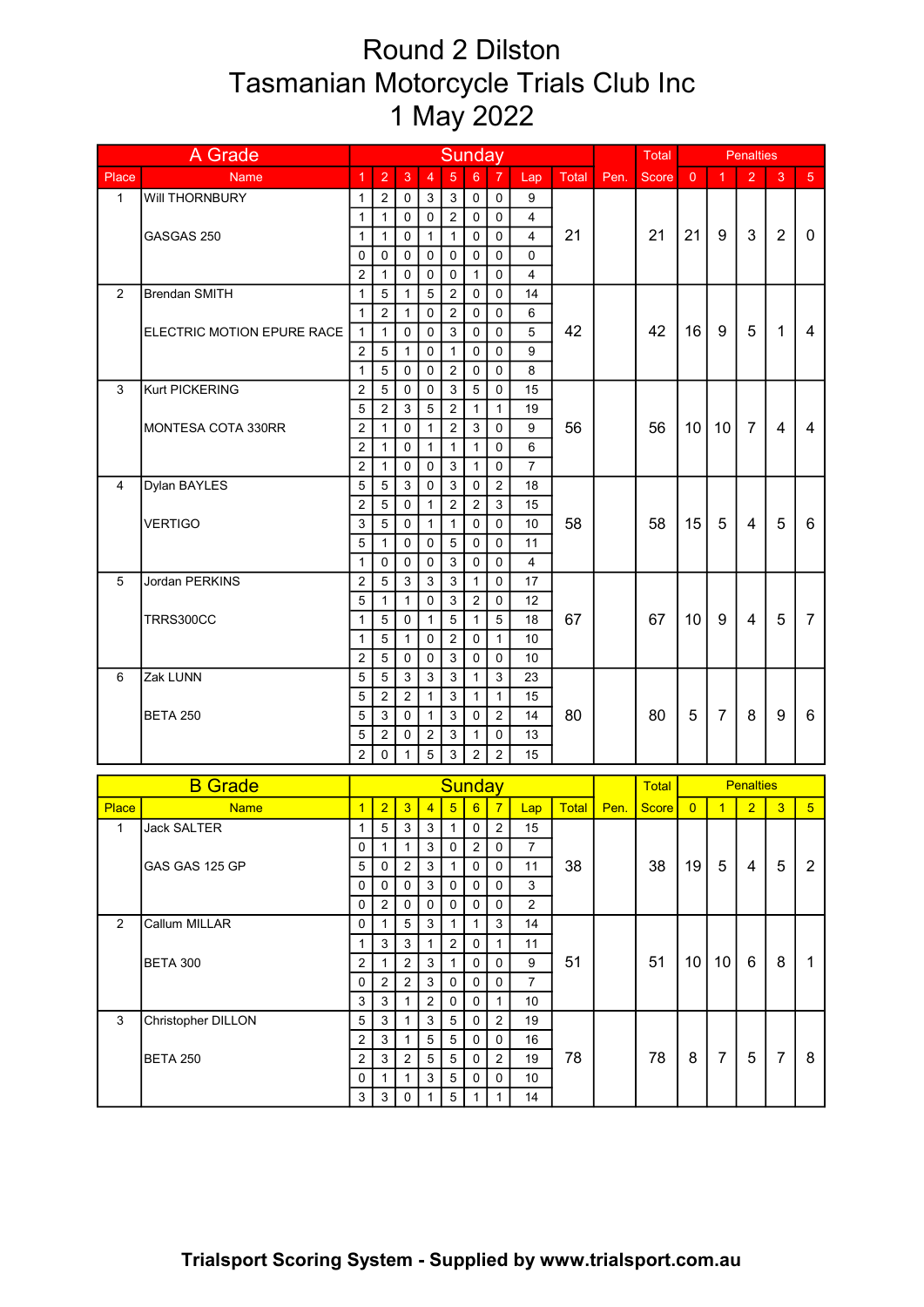|                | <b>C</b> Plus         | Sunday         |                |                |                |                |                     |                |                         |       |      | Total<br><b>Penalties</b> |                |                |                |                |                |
|----------------|-----------------------|----------------|----------------|----------------|----------------|----------------|---------------------|----------------|-------------------------|-------|------|---------------------------|----------------|----------------|----------------|----------------|----------------|
| Place          | <b>Name</b>           | $\overline{1}$ | $\overline{2}$ | 3              | $\overline{4}$ | $\overline{5}$ | $6\phantom{a}$      | $\overline{7}$ | Lap                     | Total | Pen. | <b>Score</b>              | $\overline{0}$ | $\overline{1}$ | $\overline{2}$ | 3              | 5 <sup>1</sup> |
| $\mathbf{1}$   | Nigel MUNDAY          | 5              | $\overline{2}$ | $\mathbf{1}$   | $\mathbf 0$    | $\mathbf 0$    | $\mathsf 0$         | 0              | 8                       |       |      |                           |                |                |                |                |                |
|                |                       | 0              | $\Omega$       | $\pmb{0}$      | $\mathbf 0$    | $\mathbf 0$    | $\mathsf{O}\xspace$ | 0              | $\mathbf 0$             |       |      |                           |                |                |                |                |                |
|                | 300                   | 0              | $\mathbf 0$    | $\pmb{0}$      | 5              | $\mathbf 0$    | $\mathsf{O}\xspace$ | $\mathbf 0$    | 5                       | 13    |      | 13                        | 31             | $\mathbf{1}$   | $\mathbf{1}$   | $\Omega$       | $\overline{2}$ |
|                |                       | 0              | $\Omega$       | 0              | $\Omega$       | $\Omega$       | 0                   | $\Omega$       | $\Omega$                |       |      |                           |                |                |                |                |                |
|                |                       | $\mathbf{0}$   | $\Omega$       | $\mathbf 0$    | $\Omega$       | $\Omega$       | $\mathbf 0$         | $\Omega$       | $\Omega$                |       |      |                           |                |                |                |                |                |
| $\overline{2}$ | Sam CALOW             | $\mathbf{1}$   | 5              | 2              | $\mathbf{1}$   | $\Omega$       | $\mathbf 0$         | $\Omega$       | 9                       |       |      |                           |                |                |                |                |                |
|                |                       | $\mathbf{1}$   | $\mathbf{1}$   | $\mathbf 0$    | $\Omega$       | $\Omega$       | $\mathbf{1}$        | $\mathbf{1}$   | $\overline{4}$          |       |      |                           |                |                |                |                |                |
|                | <b>GASGAS TXT 300</b> | 3              | $\Omega$       | $\mathbf{1}$   | $\Omega$       | $\Omega$       | $\mathbf 0$         | $\mathbf{1}$   | 5                       | 21    |      | 21                        | 22             | 9              | 2              | $\mathbf{1}$   | $\mathbf{1}$   |
|                |                       | $\overline{2}$ | $\Omega$       | $\mathbf 0$    | $\Omega$       | $\Omega$       | $\mathbf 0$         | $\Omega$       | $\overline{2}$          |       |      |                           |                |                |                |                |                |
|                |                       | $\mathbf{0}$   | $\Omega$       | $\mathbf{1}$   | $\Omega$       | $\Omega$       | $\mathbf 0$         | $\Omega$       | $\mathbf{1}$            |       |      |                           |                |                |                |                |                |
| 3              | lan PICKERING         | 3              | 3              | $\mathbf 0$    | 5              | $\mathbf 0$    | $\mathbf 0$         | $\Omega$       | 11                      |       |      |                           |                |                |                |                |                |
|                |                       | 3              | $\overline{2}$ | 0              | $\Omega$       | $\Omega$       | $\mathbf 0$         | $\mathbf 0$    | 5                       |       |      |                           |                |                |                |                |                |
|                | OSSA TR280I           | 3              | 3              | $\mathbf 0$    | 3              | $\Omega$       | $\mathbf 0$         | $\mathbf{1}$   | 10 <sup>°</sup>         | 33    |      | 33                        | 22             | 3              | 2              | $\overline{7}$ | $\mathbf{1}$   |
|                |                       | 3              | $\Omega$       | 0              | $\Omega$       | $\Omega$       | $\mathbf 0$         | $\Omega$       | 3                       |       |      |                           |                |                |                |                |                |
|                |                       | $\mathbf{1}$   | $\Omega$       | $\mathbf{1}$   | $\Omega$       | 2              | $\pmb{0}$           | $\Omega$       | $\overline{\mathbf{4}}$ |       |      |                           |                |                |                |                |                |
| 4              | Nobby GABBEDY         | $\overline{2}$ | $\overline{5}$ | $\mathbf{1}$   | 5              | $\mathbf 0$    | 0                   | $\mathbf{1}$   | 14                      |       |      |                           |                |                |                |                |                |
|                |                       | $\mathbf{1}$   | $\overline{2}$ | $\mathbf{1}$   | $\Omega$       | 3              | 0                   | $\mathbf{1}$   | 8                       |       |      |                           |                |                |                |                |                |
|                | <b>TRS 250</b>        | $\mathbf{0}$   | $\Omega$       | $\mathbf 0$    | 3              | $\mathbf 0$    | 0                   | $\mathbf 0$    | 3                       | 33    |      | 33                        | 19             | 8              | 3              | $\mathbf{3}$   | $\overline{2}$ |
|                |                       | $\mathbf{0}$   | $\Omega$       | $\mathbf 0$    | $\mathbf{1}$   | $\mathbf 0$    | 0                   | $\mathbf{1}$   | $\overline{2}$          |       |      |                           |                |                |                |                |                |
|                |                       | 3              | $\Omega$       | $\mathbf{1}$   | $\overline{2}$ | $\Omega$       | 0                   | 0              | 6                       |       |      |                           |                |                |                |                |                |
| 5              | Simon LANGWORTHY      | 3              | $\overline{2}$ | $\mathbf{1}$   | 5              | $\mathbf 0$    | 0                   | 5              | 16                      |       |      |                           |                |                |                |                |                |
|                |                       | $\mathbf{0}$   | $\Omega$       | $\mathbf 0$    | 5              | $\mathbf 0$    | 0                   | 0              | 5                       |       |      |                           |                |                |                |                |                |
|                | BETA EVO 250          | 3              | $\mathbf 0$    | $\mathbf{1}$   | $\mathbf 0$    | $\mathbf 0$    | 0                   | $\mathbf 0$    | $\overline{4}$          | 38    |      | 38                        | 22             | 3              | 3              | $\mathbf{3}$   | $\overline{4}$ |
|                |                       | $\mathbf{1}$   | $\mathbf 0$    | $\overline{2}$ | 3              | $\mathbf 0$    | $\overline{5}$      | 0              | 11                      |       |      |                           |                |                |                |                |                |
|                |                       | 0              | $\overline{2}$ | $\mathbf 0$    | $\mathbf 0$    | $\mathbf 0$    | 0                   | 0              | $\overline{2}$          |       |      |                           |                |                |                |                |                |
| 6              | Ken HOSKING           | 3              | 3              | 1              | 3              | $\mathbf 0$    | $\pmb{0}$           | $\mathbf 0$    | 10                      |       |      |                           |                |                |                |                |                |
|                |                       | 3              | 5              | 1              | $\mathbf{1}$   | $\mathbf{1}$   | 0                   | 0              | 11                      |       |      |                           |                |                |                |                |                |
|                | BETA EVO 250          | 0              | $\mathbf 0$    | $\overline{2}$ | 3              | $\mathbf 0$    | 0                   | 5              | 10                      | 49    |      | 49                        | 14             | 9              | $\overline{2}$ | $\overline{7}$ | $\mathfrak{S}$ |
|                |                       | 3              | $\Omega$       | $\Omega$       | 3              | $\Omega$       | $\mathbf{1}$        | $\mathbf{1}$   | 8                       |       |      |                           |                |                |                |                |                |
|                |                       | $\overline{2}$ | $\mathbf{1}$   | $\mathbf 0$    | 5              | $\Omega$       | $\mathbf{1}$        | $\mathbf{1}$   | 10 <sup>°</sup>         |       |      |                           |                |                |                |                |                |
| $\overline{7}$ | David PARKER          | $\overline{2}$ | 3              | $\Omega$       | 3              | $\Omega$       | $\mathbf 0$         | $\mathbf{1}$   | 9                       |       |      |                           |                |                |                |                |                |
|                |                       | $\mathbf{1}$   | 5              | 0              | 3              | $\Omega$       | $\overline{2}$      | $\mathbf 0$    | 11                      |       |      |                           |                |                |                |                |                |
|                | BETA 300SS            | 3              | $\mathbf{1}$   | $\overline{2}$ | 3              | $\mathbf 0$    | $\mathbf 0$         | 5              | 14                      | 56    |      | 56                        | 13             | 5              | 6              | 8              | 3              |
|                |                       | 3              | 3              | $\overline{2}$ | 2              | $\mathbf{1}$   | $\mathbf 0$         | $\mathbf{1}$   | 12                      |       |      |                           |                |                |                |                |                |
|                |                       | 5              | $\Omega$       | $\overline{2}$ | $\mathbf{3}$   | $\mathbf 0$    | $\mathbf 0$         | 0              | 10 <sup>°</sup>         |       |      |                           |                |                |                |                |                |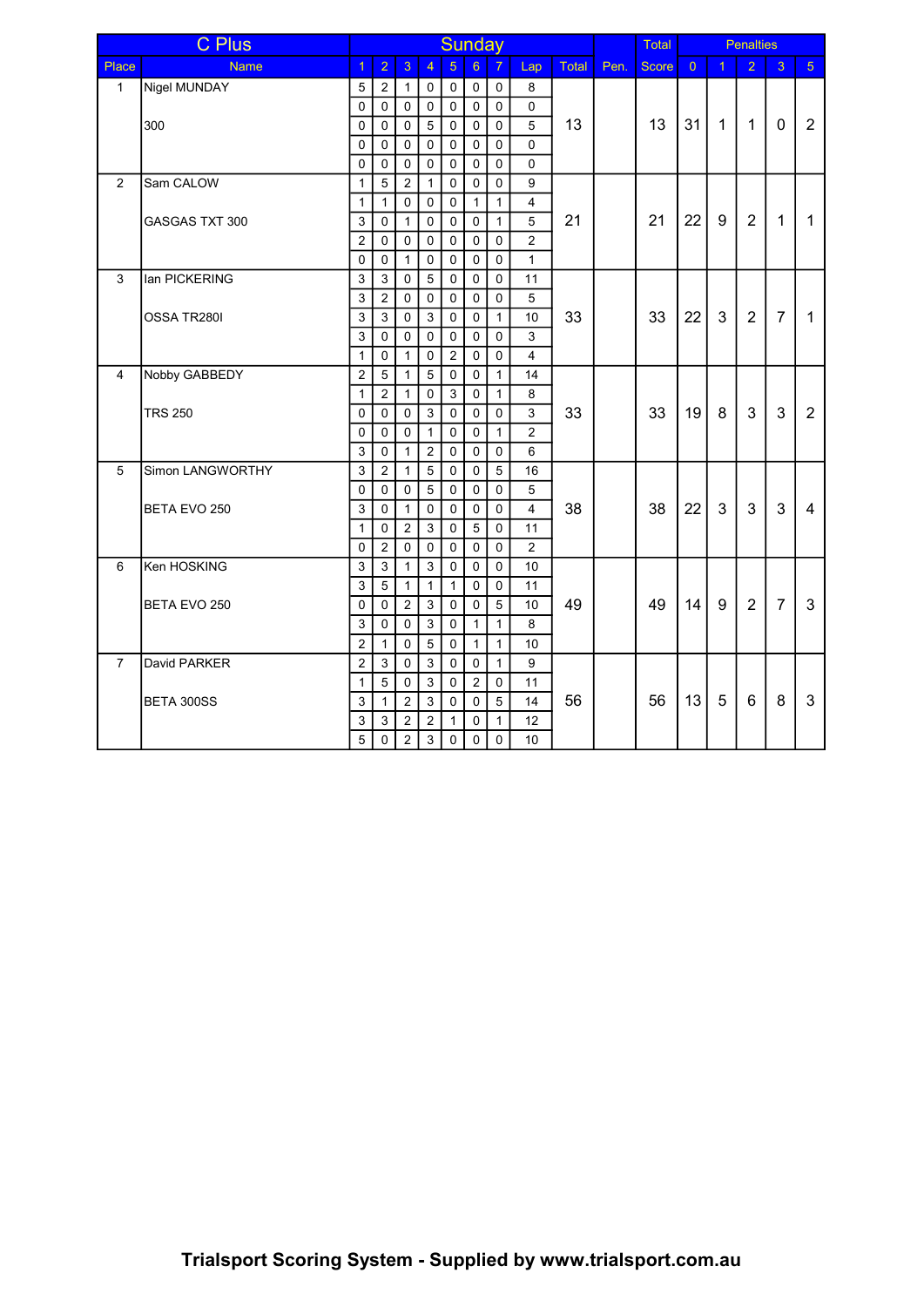|                | <b>C</b> Grade      | <b>Sunday</b>                |                |                  |                |                                |                     |                     |                         | Total          |      |                | <b>Penalties</b> |              |                |                         |                |
|----------------|---------------------|------------------------------|----------------|------------------|----------------|--------------------------------|---------------------|---------------------|-------------------------|----------------|------|----------------|------------------|--------------|----------------|-------------------------|----------------|
| Place          | <b>Name</b>         | $\mathbf{1}$                 | $\overline{2}$ | 3                | $\overline{4}$ | 5                              | 6 <sup>1</sup>      | $\overline{7}$      | Lap                     | <b>Total</b>   | Pen. | <b>Score</b>   | $\Omega$         | 1            | $\overline{2}$ | 3                       | 5 <sup>1</sup> |
| 1              | Mike TRAVICA        | 5                            | 0              | 0                | 0              | 0                              | $\mathbf 0$         | 0                   | 5                       |                |      |                |                  |              |                |                         |                |
|                |                     | 0                            | $\mathbf 0$    | 0                | 0              | $\mathbf 0$                    | $\mathsf 0$         | $\mathbf 0$         | $\pmb{0}$               |                |      |                |                  |              |                |                         |                |
|                | SHERCO 300          | 0                            | 0              | 0                | 0              | $\mathbf 0$                    | $\mathbf 0$         | 0                   | $\mathbf 0$             | 6              |      | 6              | 33               | $\mathbf{1}$ | 0              | $\mathbf{0}$            | $\mathbf{1}$   |
|                |                     | 0                            | 0              | 0                | 0              | $\mathbf{1}$                   | $\pmb{0}$           | 0                   | $\mathbf{1}$            |                |      |                |                  |              |                |                         |                |
|                |                     | 0                            | 0              | $\mathbf 0$      | $\mathbf 0$    | $\mathbf 0$                    | $\pmb{0}$           | $\mathbf 0$         | $\mathbf 0$             |                |      |                |                  |              |                |                         |                |
| $\overline{2}$ | <b>Bryce SQUIBB</b> | 0                            | 0              | $\overline{2}$   | 0              | $\mathbf 0$                    | $\mathbf 0$         | 0                   | $\overline{2}$          |                |      |                |                  |              |                |                         |                |
|                |                     | $\mathbf{1}$                 | 0              | $\overline{2}$   | 0              | $\mathbf 0$                    | $\pmb{0}$           | 0                   | $\mathsf 3$             |                |      |                |                  |              |                |                         |                |
|                | <b>BETA 250</b>     | 0                            | 0              | 0                | $\mathbf{1}$   | $\Omega$                       | 0                   | 0                   | $\mathbf{1}$            | $\overline{7}$ |      | $\overline{7}$ | 30               | 3            | $\overline{2}$ | 0                       | 0              |
|                |                     | 0                            | 0              | 0                | 0              | $\mathbf 0$                    | $\mathbf 0$         | $\mathbf 0$         | $\mathbf 0$             |                |      |                |                  |              |                |                         |                |
|                |                     | $\mathbf 0$                  | $\mathbf 0$    | 1                | 0              | $\mathbf 0$                    | $\mathbf 0$         | $\mathbf 0$         | $\mathbf{1}$            |                |      |                |                  |              |                |                         |                |
| 3              | Samuel LOCKHART     | $\mathbf{1}$                 | 0              | $\overline{2}$   | 0              | $\mathbf 0$                    | $\mathbf 0$         | $\mathbf 0$         | $\mathsf 3$             |                |      |                |                  |              |                |                         |                |
|                |                     | 0                            | 0              | 0                | 1              | $\mathbf 0$                    | 0                   | 0                   | $\mathbf{1}$            |                |      |                |                  |              |                |                         |                |
|                | GAS GAS 250 RACING  | 2                            | 0              | 1                | 0              | $\mathbf 0$                    | $\pmb{0}$           | $\mathbf 0$         | $\mathsf 3$             | 10             |      | 10             | 28               | 4            | 3              | 0                       | 0              |
|                |                     | 0                            | 0              | 0                | 0              | 0                              | 0                   | $\mathbf{1}$        | $\mathbf{1}$            |                |      |                |                  |              |                |                         |                |
|                |                     | 0                            | 0              | $\overline{2}$   | 0              | 0                              | 0                   | 0                   | $\overline{c}$          |                |      |                |                  |              |                |                         |                |
| 4              | Neil BERNE          | 5                            | $\Omega$       | 0                | 5              | $\Omega$                       | 0                   | 0                   | 10                      |                |      |                |                  |              |                |                         |                |
|                |                     | 0                            | $\Omega$       | 1                | 5              | $\Omega$                       | 0                   | 0                   | 6                       |                |      |                |                  |              |                |                         |                |
|                | <b>BETA</b>         | $\mathbf{1}$                 | 0              | 0                | $\mathbf{1}$   | $\mathbf 0$                    | $\pmb{0}$           | 0                   | $\overline{c}$          | 18             |      | 18             | 29               | 3            | 0              | $\mathbf 0$             | 3              |
|                |                     | 0                            | 0              | 0                | 0              | $\mathbf 0$                    | 0                   | 0                   | 0                       |                |      |                |                  |              |                |                         |                |
|                |                     | 0                            | 0              | 0                | 0              | $\mathbf 0$                    | $\mathbf 0$         | 0                   | $\mathbf 0$             |                |      |                |                  |              |                |                         |                |
| 5              | Andrew ROYCROFT     | 5                            | $\Omega$       | $\mathbf{3}$     | 3              | $\sqrt{5}$                     | $\mathbf{1}$        | 0                   | 17                      |                |      |                |                  |              |                |                         |                |
|                |                     | 3                            | 0              | $\mathbf{1}$     | $\mathbf{1}$   | $\mathbf 0$                    | $\pmb{0}$           | 0                   | 5                       |                |      |                |                  |              |                |                         |                |
|                | SCORPA 250          | 3                            | 0              | $\mathbf{1}$     | 0              | $\mathbf 0$                    | $\mathbf 0$         | 0                   | $\overline{\mathbf{4}}$ | 27             |      | 27             | 24               | 5            | 0              | $\overline{\mathbf{4}}$ | $\overline{2}$ |
|                |                     | 0                            | $\Omega$       | $\mathbf 0$      | $\Omega$       | $\Omega$                       | $\mathbf 0$         | 0                   | $\mathbf 0$             |                |      |                |                  |              |                |                         |                |
|                |                     | 0                            | 0              | 0                | 0              | $\Omega$                       | 0                   | $\mathbf{1}$        | $\mathbf{1}$            |                |      |                |                  |              |                |                         |                |
| 6              | Millie LOCKHART     | $\overline{2}$               | 0              | 5                | $\sqrt{5}$     | $\mathbf 0$                    | $\mathbf{1}$        | $\mathbf 0$         | 13                      |                |      |                |                  |              |                |                         |                |
|                |                     | 5                            | 0              | 3                | 0              | $\mathbf 0$                    | $\mathbf{1}$        | $\mathbf{1}$        | 10                      |                |      |                |                  |              |                |                         |                |
|                | GAS GAS 125         | 0                            | 0              | 0                | 0              | 0                              | $\mathbf 0$         | $\mathbf 0$         | 0                       | 30             |      | 30             | 24               | 5            | $\mathbf{1}$   | $\mathbf{1}$            | $\overline{4}$ |
|                |                     | 5                            | 0              | 0                | 0              | $\mathbf 0$                    | $\mathbf{1}$        | 0                   | 6                       |                |      |                |                  |              |                |                         |                |
|                |                     | 0                            | $\mathbf 0$    | 0                | 0              | 0                              | 0                   | $\mathbf{1}$        | $\mathbf{1}$            |                |      |                |                  |              |                |                         |                |
| $\overline{7}$ | Conrad BROWN-THOMAS | 5                            | $\overline{c}$ | 5                | $\overline{5}$ | $\mathbf{1}$                   | $\mathbf 0$         | 0                   | 18                      |                |      |                |                  |              |                |                         |                |
|                |                     | 3                            | $\Omega$       | 0                | 3              | $\mathbf 0$                    | 0                   | 0                   | 6                       |                |      |                |                  |              |                |                         |                |
|                | GASGAS 250CC        | 3                            | 0              | 1                | 3              | 0                              | 0                   | 0                   | $\overline{7}$          | 34             |      | 34             | 22               | 5            | 1              | 4                       | 3              |
|                |                     | $\mathbf{1}$                 | 0              | 0                | $\mathbf 0$    | $\mathbf 0$                    | $\mathbf{1}$        | $\mathbf 0$         | $\overline{2}$          |                |      |                |                  |              |                |                         |                |
|                | Rosie ENNISS        | 0                            | 0<br>5         | 0                | 0<br>3         | $\mathbf{1}$<br>$\overline{1}$ | 0<br>$\mathbf{1}$   | 0                   | 1                       |                |      |                |                  |              |                |                         |                |
| 8              |                     | $\mathbf{1}$<br>$\mathbf{1}$ | 0              | 3<br>$\mathbf 0$ | $\mathbf{1}$   | $\overline{2}$                 | $\mathsf 0$         | $\Omega$<br>0       | 14<br>$\overline{4}$    |                |      |                |                  |              |                |                         |                |
|                | <b>BETA 250</b>     | 3                            | 0              | $\overline{2}$   | 3              | $\mathbf 0$                    | $\mathsf 0$         | $\pmb{0}$           | 8                       | 40             |      | 40             | 16               | 8            | 3              | $\overline{7}$          | $\mathbf{1}$   |
|                |                     | $\overline{2}$               | $\mathbf{1}$   | $\mathbf{1}$     | $\mathfrak{Z}$ | $\mathbf 0$                    | $\mathsf 0$         | 0                   | $\overline{7}$          |                |      |                |                  |              |                |                         |                |
|                |                     | $\mathbf{1}$                 | 0              | $\mathbf{3}$     | 3              | $\mathbf 0$                    | $\mathsf{O}\xspace$ | 0                   | $\overline{7}$          |                |      |                |                  |              |                |                         |                |
| 9              | Andrew SQUIBB       | $\mathbf 2$                  | 0              | $\overline{2}$   | $\overline{5}$ | 5                              | $\mathbf 0$         | 0                   | 14                      |                |      |                |                  |              |                |                         |                |
|                |                     | $\overline{2}$               | 0              | $\overline{2}$   | $\overline{2}$ | $\mathbf 0$                    | $\mathfrak{S}$      | $\mathbf 0$         | 9                       |                |      |                |                  |              |                |                         |                |
|                | <b>BETA 250</b>     | $\overline{5}$               | 0              | $\mathbf{1}$     | $\overline{2}$ | $\mathbf 0$                    | $\mathsf 0$         | $\mathbf 0$         | 8                       | 41             |      | 41             | 19               | 3            | $\overline{7}$ | 3                       | 3              |
|                |                     | $\mathsf 3$                  | 0              | 0                | $\mathbf 0$    | $\mathbf{1}$                   | $\overline{2}$      | $\mathsf{O}\xspace$ | 6                       |                |      |                |                  |              |                |                         |                |
|                |                     | $\mathbf{1}$                 | 0              | 0                | 3              | $\mathbf 0$                    | $\mathsf{O}\xspace$ | $\mathbf 0$         | 4                       |                |      |                |                  |              |                |                         |                |
| 10             | Matt BESSELL        | 5                            | $\mathbf{1}$   | $\overline{a}$   | $\sqrt{5}$     | 3                              | $\mathbf 0$         | $\mathbf 0$         | 16                      |                |      |                |                  |              |                |                         |                |
|                |                     | 3                            | 0              | 0                | 0              | 0                              | $\sqrt{2}$          | 3                   | 8                       |                |      |                |                  |              |                |                         |                |
|                | <b>BETA 250</b>     | $\mathbf{1}$                 | 0              | 0                | 5              | $\overline{2}$                 | $\mathbf 0$         | $\mathbf{1}$        | 9                       | 44             |      | 44             | 20               | 4            | 3              | 3                       | 5              |
|                |                     | 0                            | 0              | 0                | 5              | $\mathbf{1}$                   | 0                   | 0                   | 6                       |                |      |                |                  |              |                |                         |                |
|                |                     | 5                            | 0              | 0                | 0              | $\mathbf 0$                    | 0                   | 0                   | 5                       |                |      |                |                  |              |                |                         |                |
| 11             | <b>Grant TAYLOR</b> | $\pmb{0}$                    | $\mathbf{1}$   | 3                | $\sqrt{5}$     | $\mathbf 0$                    | $\mathsf{O}\xspace$ | $\overline{2}$      | 11                      |                |      |                |                  |              |                |                         |                |
|                |                     | $\mathbf{1}$                 | $\mathbf{1}$   | 0                | 5              | $\mathbf 0$                    | $\mathbf 0$         | 0                   | $\overline{7}$          |                |      |                |                  |              |                |                         |                |
|                | <b>MARGATE</b>      | 3                            | $\mathbf 0$    | $\mathbf{1}$     | 5              | $\mathbf 0$                    | $\mathbf 0$         | 5                   | 14                      | 46             |      | 46             | 17               | 8            | $\overline{2}$ | 3                       | 5              |
|                |                     | 5                            | 0              | $\mathbf{1}$     | $\mathbf{1}$   | $\mathbf 0$                    | $\mathbf 0$         | 0                   | $\overline{7}$          |                |      |                |                  |              |                |                         |                |
|                |                     | $\overline{c}$               | $\mathbf 0$    | $\mathbf{1}$     | 3              | $\mathbf{1}$                   | $\mathsf{O}\xspace$ | 0                   | $\overline{7}$          |                |      |                |                  |              |                |                         |                |
| 12             | Terry WILLCOX       | $\mathsf 3$                  | $\overline{c}$ | 3                | 3              | $\mathbf{1}$                   | $\mathbf{3}$        | $\mathfrak{S}$      | 18                      |                |      |                |                  |              |                |                         |                |
|                |                     | 3                            | 3              | $\overline{2}$   | 3              | $\mathbf 0$                    | $\mathbf{1}$        | $\mathbf{1}$        | 13                      |                |      |                |                  |              |                |                         |                |
|                | VERTIGO 250         | 3                            | 0              | 3                | 5              | 0                              | $\mathbf 0$         | 3                   | 14                      | 66             |      | 66             | 10 <sup>°</sup>  | 5            | 3              | 15                      | $\overline{2}$ |
|                |                     | $\mathfrak{S}$               | 0              | 3                | $\mathbf{1}$   | $\mathbf{1}$                   | 0                   | 5                   | 13                      |                |      |                |                  |              |                |                         |                |
|                |                     | 3                            | $\mathbf 0$    | $\mathbf{3}$     | $\overline{2}$ | $\mathbf 0$                    | 0                   | $\mathbf 0$         | 8                       |                |      |                |                  |              |                |                         |                |

Trialsport Scoring System - Supplied by www.trialsport.com.au